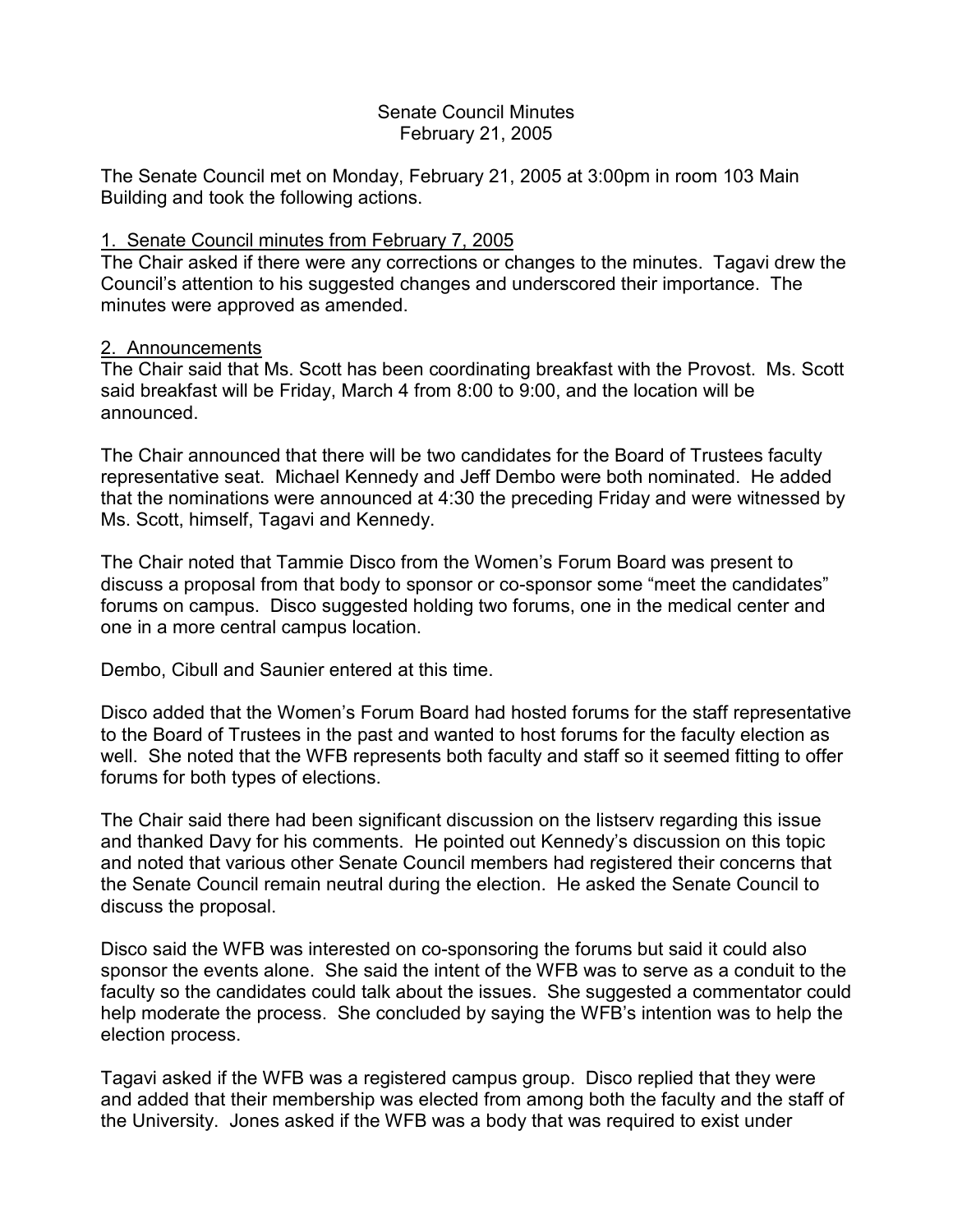regulations. Disco replied that she suspected not but was unfamiliar with the origins of the group.

Bailey said he thought the initiative should be welcomed but was not sure what advantages there were to co-sponsorship. Disco pointed out that co-sponsorship would help the faculty understand that the Senate Council was involved. Lesnaw asked if there were forums in the past and, if so, who hosted them. The Chair replied that the Senate Council has not played a role previously. He added that the staff forums were hosted by the WFB and that it seemed appropriate to them to do for the faculty what they had done for the staff. Kennedy said he didn't think there had been a faculty forum for the election to the Board of Trustees previously. Jones agreed, noting there may have been some at the college level.

Cibull said that since the WFB wasn't asking the Senate Council to do anything to expend any energy he didn't see the need for such extensive debate. Tagavi noted that they were at the minimum asking to coordinate the voting schedule around the forums. Cibull thought the forums were a good idea and spoke in favor of facilitating the election around the forums.

Tagavi said he was aware that Kennedy was in favor of the forums and asked if Dembo was as well. Dembo replied that the issues facing campus can never be discussed too much.

Bailey made a **motion** to welcome the initiative on the part of the WFB and that the Senate Council will work to accommodate them in meeting this initiative. The Chair pointed out that various Rules and Elections issues may preclude full accommodation but that the Senate Council should work to facilitate this. He added that anything that provides open venues for faculty to hear about the issue of the direction of the University is all to the good. He noted that anything that encourages and facilitates voting among a relatively demoralized faculty body works to the advantage of the Senate Council.

Grossman agreed with the motion, especially in light of the agreement by both candidates to participate.

Lesnaw **seconded** the motion.

Bailey noted that as a WFB initiative it would be the purview of that body to conduct the forums in the manner they saw fit.

Tagavi offered the friendly **amendment** that the Rules and Elections committee facilitate and accommodate. Bailey **accepted** the amendment and Lesnaw's second stood.

The Chair made a comment, for the record, in regard to the Senate Council office and those are members of it. He said they had talked about this issue and the absolute importance of neutrality emanating from that office, which in large and small ways they were concerned about maintaining. He said it was entirely appropriate for Davy to voice his concerns but did want to make it clear that his office is well aware of these issues,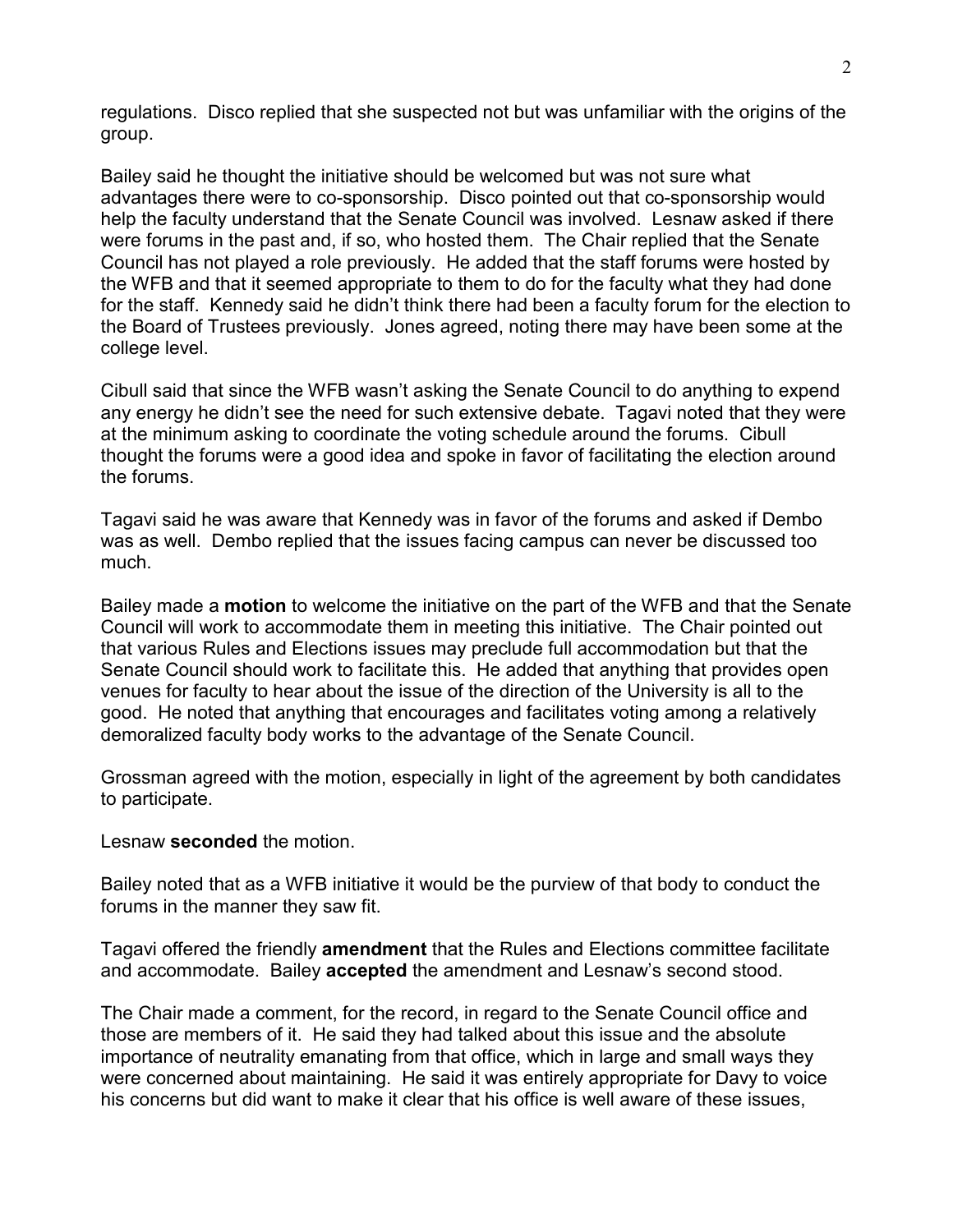especially since two very strong candidates who sit on the Senate Council were vying for the seat on the Board.

There being no further discussion on the motion, the Chair called for a vote. The motion **passed** without dissent. The Chair thanked Disco and she departed.

The final announcement was from Greissman, who thanked the Senate Council and the Senate for expeditiously and favorably hearing the Honors Program proposal. He said it was very nice to not have to qualify statements when speaking with merit students and their families and offered thanks on behalf of the committee.

#### 3. Graduation Writing Requirement update

The Chair provided some brief background and thanked Eldred for attending. Eldred provided a brief overview of the recent history of the writing program at the University. She and Grossman, a committee member, outlined the proposed changes to the Bulletin and addressed the issue of governance. Eldred noted under section III on Governance that the committee would be appointed by the Associate Provost for Undergraduate Education with advice from the Senate Council.

Bailey suggested that instead of approving or rejecting the courses the committee should make recommendations. He asked if the power to reject or approve the courses would reside with the Undergraduate Council. Eldred replied that the committee would be able to say whether or not the courses satisfied the graduation writing requirement, but added that the Undergraduate Council would still have to approve new or changed courses. Bailey said that while the idea of an advisory group was a good one he was concerned that it not have too much power.

Greissman offered an analogous situation in the body of the USP committee. He noted that while that committee doesn't approve courses it does approve them for inclusion for credit in the University Studies Program and suggested that in that regard they function in much the same way as the proposed advisory committee. Jones noted that in the analogy offered by Greissman the USP committee receives its authority to vet proposals from the Senate.

Duke asked Eldred to explain the faculty development funds. Eldred replied that modest funds had been designated from the Provost's office for a three-year period. She said the committee will identify one or two programs per year that are interested in integrating writing into the curriculum and would then bring in consultants, speakers, graduate students and undergraduate peer tutors to help cause the change. She said the effort would be focused for about a year before moving on to another program in need of assistance.

Saunier asked if this committee would review transfer of credit requests and, if so, if the request was granted on an individual student basis or per college. Eldred replied that she wasn't sure but that she currently evaluated those requests on a student-by-student basis. Grossman noted that this was just the sort of question that should go to the ad hoc committee chaired by Eldred for discussion.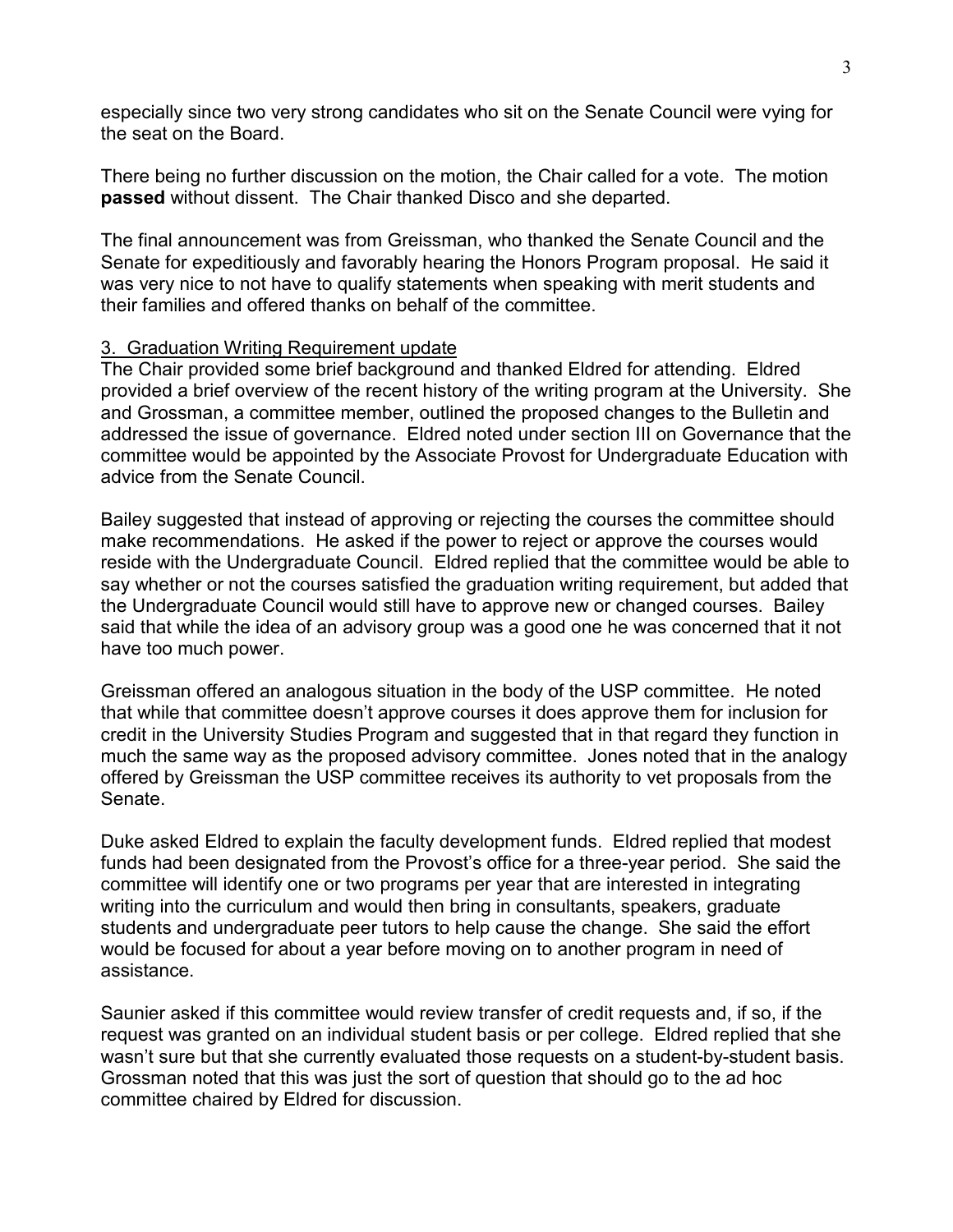Tagavi asked why the proposed advisory committee would be composed of four or five members and asked that they choose which number they would like. Eldred replied the committee didn't have a strong opinion on that issue either way. Tagavi also said he was uncomfortable giving the final authority on a purely educational matter to a committee appointed by the administration. He said that such a committee should be appointed by the Undergraduate Council or by the Senate Council rather than the Associate Provost.

Ms. Scott explained that the USP Committee is appointed by the Senate Council while the Undergraduate Council was elected from among the colleges.

Grossman suggested changing the wording of the proposal to say the committee would be appointed by the Senate Council with recommendations from the Associate Provost. Bailey suggested changing the word "approval" to "recommendation," in which case the committee could still be appointed by the Associate Provost. Duke agreed and thought the committee should make recommendations to the Undergraduate Council.

Eldred expressed concern that the rather large membership of the Undergraduate Council may not appreciate the extra work involved in reviewing every single proposal. Tagavi suggested the advisory committee could write a brief report regarding each course. Kaalund suggested making the advisory committee a committee of the Senate to incorporate it into the Senate's governance process.

Dembo noted that currently the Senate is responsible for approving every single course and program change but noted that not every Senator reads every proposal. He suggested that from a faculty governance perspective an elected group like the Undergraduate Council would be a better body to which to make writing recommendations than an appointed body like the USP Committee. Bailey added his suspicion that the Undergraduate Council would be responsive to suggestions from the advisory committee.

Eldred said that if the Undergraduate Council didn't have to read every syllabus then she wasn't opposed to the suggestions raised by Senate Council members.

Tagavi suggested that the advisory committee should have final authority on disposition of the funding for faculty and program development. The Senate Council members expressed general agreement with that idea.

The Chair noted that five recommendations were being put forth by the ad hoc committee: changes to the bulletin, criteria for course approval, program assessment for SACS, governance and changes to the Senate Rules. He asked the Senate Council members if they had any additional suggestions, criticism or alternatives.

Tagavi asked if a student took a writing course that required six paper and they get As on five of them and a D on the sixth, what grade would the student receive in the course? Eldred replied the student would receive either an E or an I. If the student received an I he or she would be given an opportunity to revise the D paper in an effort to improve the writing and raise the grade. If the student failed to improve the grade of E would be assigned. Grossman replied that one of the major factors to consider was how instructors would define major assignments that counted as part of the requirement. If fifteen pages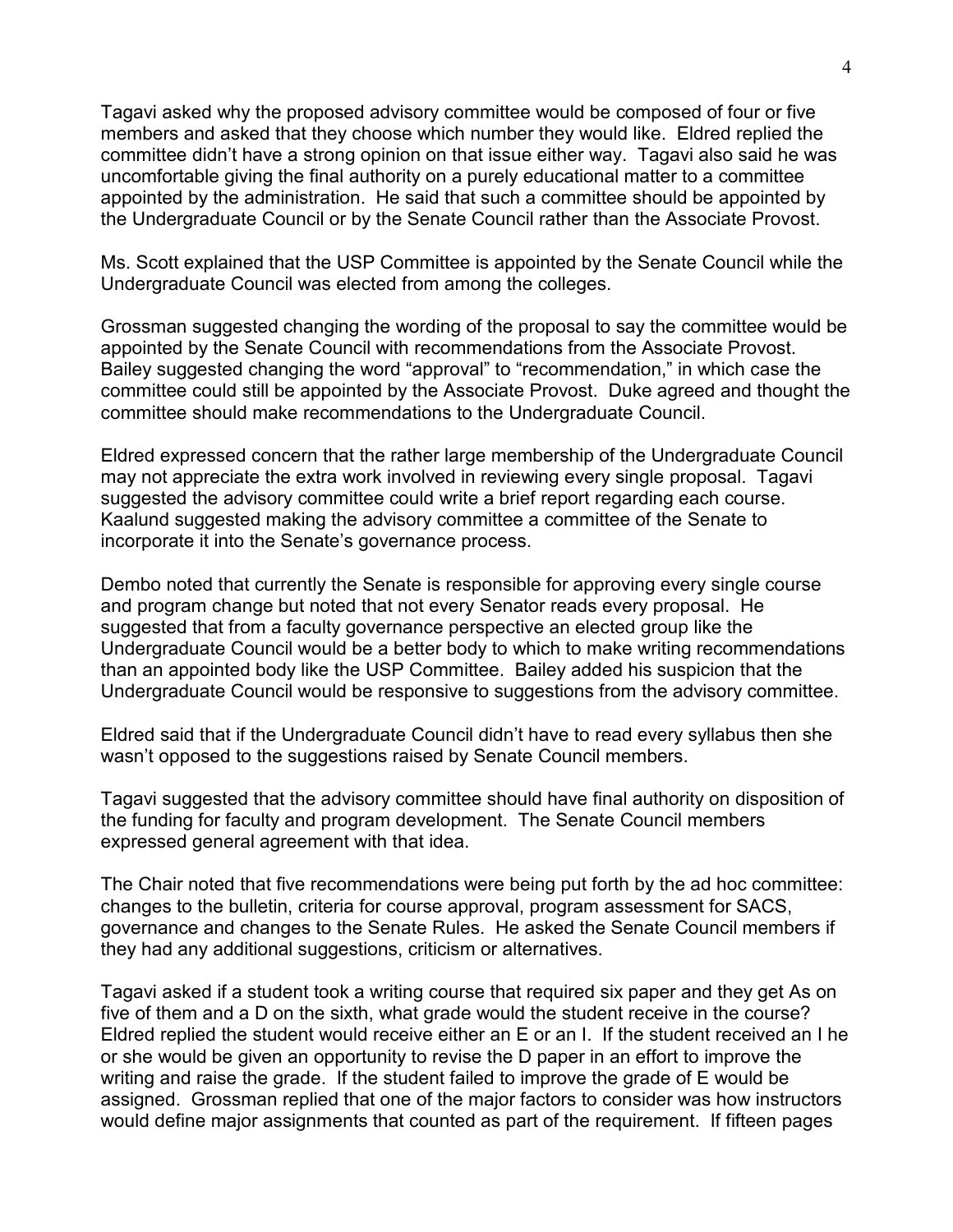of writing are required and six papers are assigned then it is likely that more than 15 pages would be produced.

Cibull offered an example in which a student took an Engineering class that was part of the writing program and performed flawlessly on the Engineering portion of the class but wrote terribly. He asked if the student could be prevented from passing. Eldred replied that the committee had considered this subject thoroughly and felt that a D grade on a paper did not constitute satisfactory writing.

Eldred said that for the time being students can say whether or not they are taking the course to satisfy the requirement by enrolling either for the regular class or for the W class, ENG 203 and ENG 203W being examples. She said the problem with this arrangement is that students can't add or drop one in favor of the other once they discover they are either doing well or poorly.

Cibull asked if there was a proposal from the committee to allow the add/drop date to be waived for students who find themselves in this situation. Eldred replied that no such recommendation was forthcoming at this time. Cibull said that a solution should be found to resolve this particular problem in order for the proposal to be approved.

Greissman said that in an ideal world writing would be integral to the course in such a way that wouldn't allow it to be separated from the rest of the material. He asked if a possible solution would be to allow the instructor to award credit for the ordinary course and the instructor could then award credit for the fulfillment of the writing requirement, if appropriate. Eldred asked if the student would receive six hours or three. She said if three, then the student would receive two grades, which was one of the unacceptable suggestions already discussed by the ad hoc committee.

Tagavi expressed concern that for the first time a committee is proposing going into a classroom and telling the instructor how do teach the course. He said he thought the proposal encroached into the professor's discretion.

The Chair proposed to ask Eldred and Grossman to return to the next Senate Council meeting after they had a chance to vet with the ad hoc committee the issues raised by the Senate Council and to give the committee a chance to revise the proposal with more specificity. He noted that a delay of one week would still allow the proposal to move forward to the March Senate meeting, pending Senate Council approval. Cibull suggested the Senate Council members forward additional concerns or questions to Eldred.

The Chair said he was pleased that the Senate Council had been able to reach a consensus on the governance issue. Eldred said that if the D policy is eliminated then an alternative will have to be inserted in its place. Grossman suggested she prepare a list of the alternatives for Senate Council review.

The Chair thanked Eldred and she departed.

#### 4. College of Communications minor course changes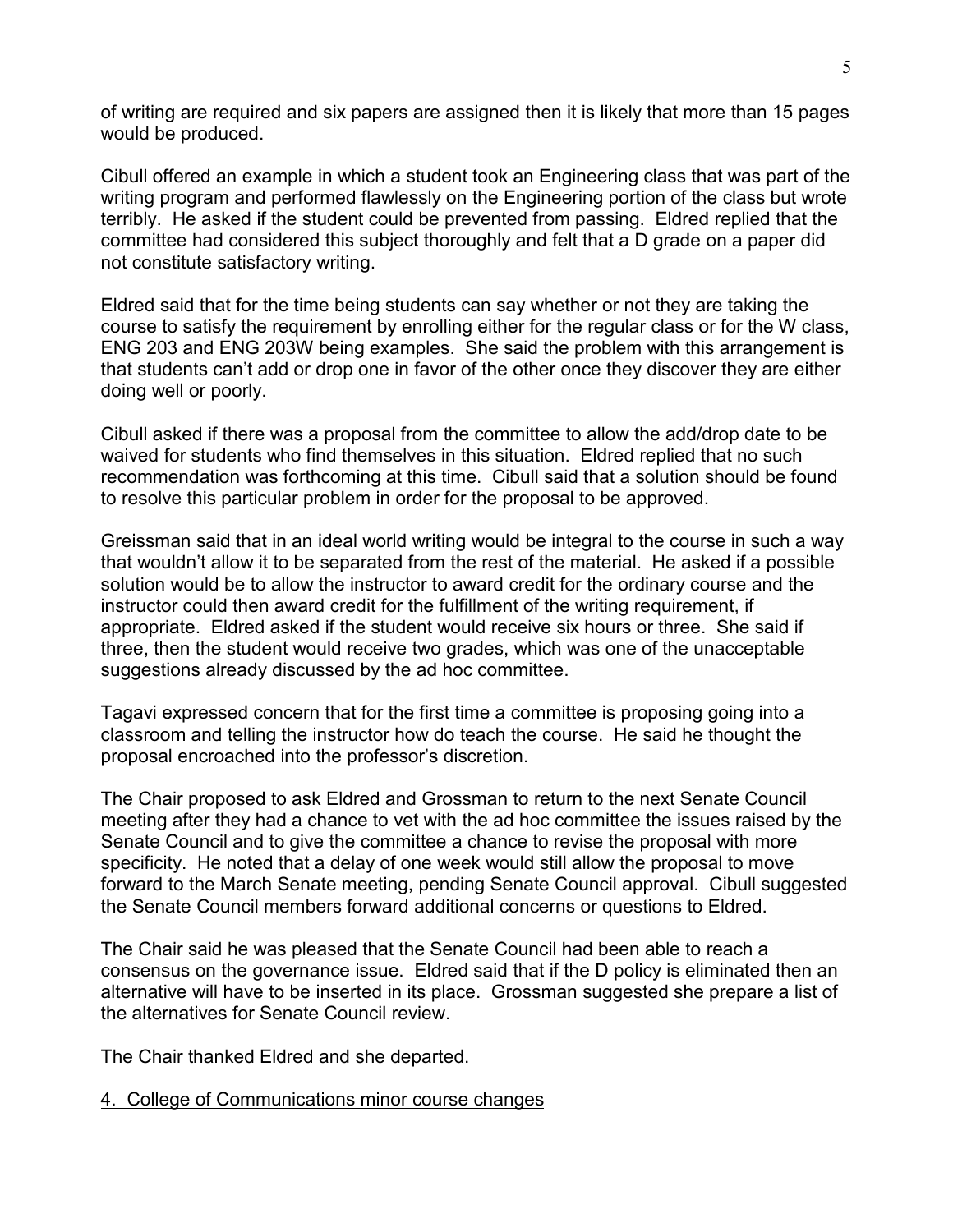The Chair indicated his discomfort with approving these minor course changes and asked the Senate Council to provide him with some guidance. He said the request was to change the prerequisites such that the responsibility for allowing students to enter the courses changed was moved from the course instructor to the department. He added that he had invited Waldhart and Harrington so they could answer questions and help allay his concerns.

Harrington said that from the department perspective the request was simple. She said the change in prerequisites would create a fairer environment for the students and would help the department ensure that all of the faculty members were following the regulations. She added that checking each student's request at the departmental level would allow oversight of the students' records to make sure the necessary prerequisites were met before being allowed into a course.

Jones asked if by "department approval" Harrington meant that the approved criteria of the faculty body were being used or if she meant that she as department chairperson was controlling admission to the courses in question. Waldhart replied that the faculty of the department has approved the criteria that she and Harrington applied them to individual requests as they were received through the on-line request system.

Tagavi asked if the students had to receive the approval of the department chair or the DUS. Harrington replied that most of the responsibility fell to Waldhart but that she as chair helped upon occasion. Tagavi expressed concern that the prerequisite says the students have to have had the appropriate courses "and" receive departmental approval. He suggested "or" would be more appropriate and wondered if the criteria on which requests were heard were clearly published somewhere so students could review the criteria. Waldhart replied that she did not have a copy of the criteria with her, but could provide one if necessary.

Tagavi asked what other criteria, aside from the completion of COM 249, were required for admission to COM 449. Waldhart replied that the department sees many Agricultural Communications students, for whom the course is an elective, adding that the department checks to make sure those students have priority over students who don't need that course to fulfill a specific purpose. She added that the department takes a student's major and minor into consideration when approving requests as well.

Bailey asked for a description of how pervasive the problem was in terms of how many students are gaining entrance to classes in which they shouldn't be enrolled. The representatives from Communications said they didn't know exactly how many students. The Chair asked them to provide a number range. Waldhart replied that in many ways the problem has been about their own majors going around the requirements and gaining entrance to particular courses than about outside majors. Bailey asked why the department hasn't dealt with the problem by asking the faculty to follow the requirements. Harrington replied that she had tried to do so but felt that mistakes might be lessened if the decision was handled at the departmental level.

The Chair said his inclination had been to reject the minor course changes and thanked the Senate Council for helping discover some other items for consideration. He said he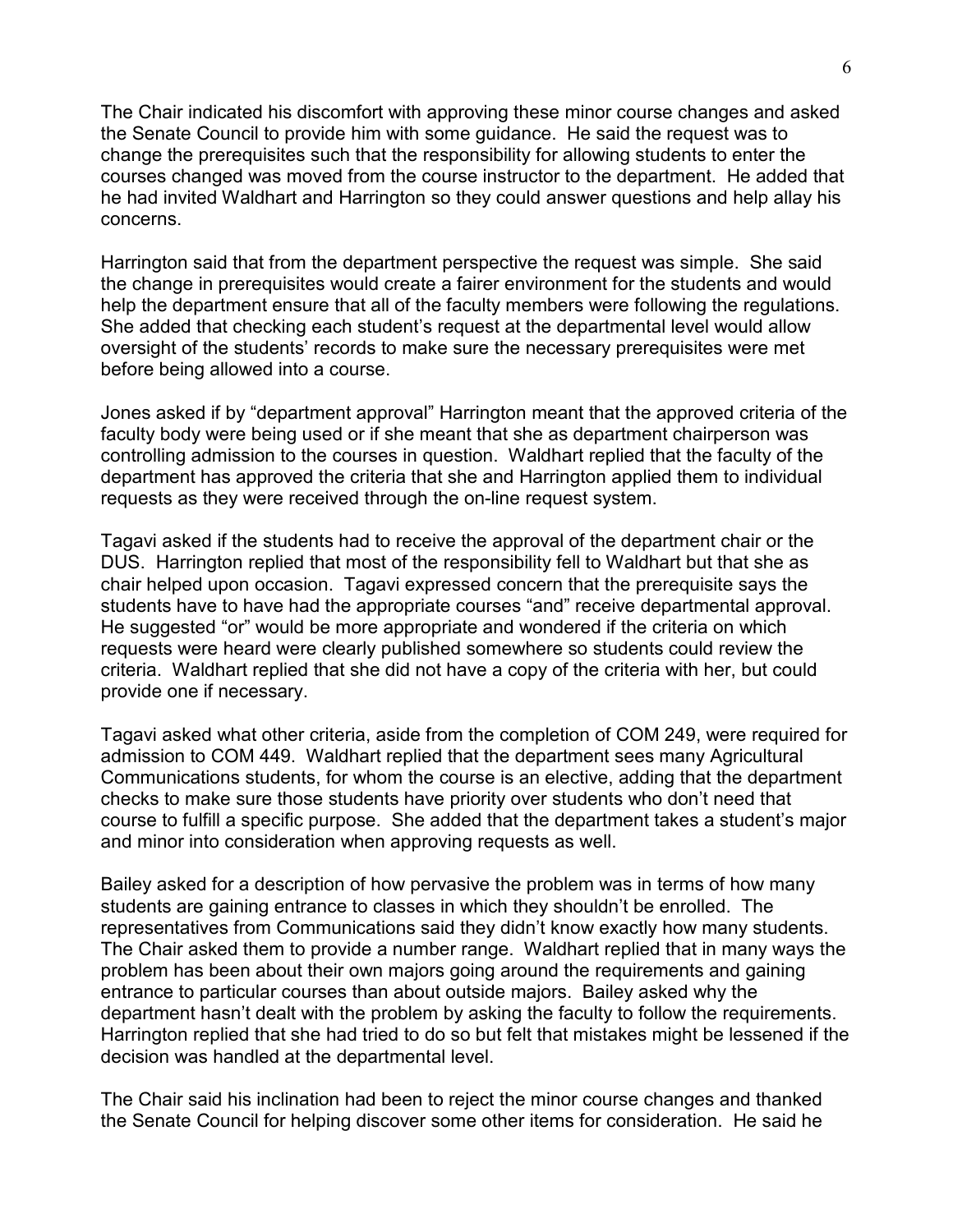now had more specific questions that he could ask Waldhart and Harrington over the next few days. Cibull suggested that the decision would be made easier if the Senate Council could receive a written list of the criteria and some evidence that the faculty of the department had approved those criteria and delegated the authority of enforcing them to the DUS and department chair. The Chair said he would report back to the Senate Council on his disposition of these minor course changes.

# 5. Motion regarding growth of Nursing program

The Chair thanked Dean Williams from Nursing for attending to address the motion. Kennedy reiterated the motion and its intent for the benefit of the Dean and asked what the College of Nursing would need to grow its enrollment. Williams provided a very thorough and complex presentation in which she outlined the role of the University of Kentucky at the level of state-wide nursing education and explained that while other institutions are responsible for producing entry-level nurses, the thrust of UK's efforts was to produce faculty and administrators who could help educate the next generation of nurses. She noted that the College of Nursing is very proud of its excellent undergraduate education and will do everything it can to continue that tradition. She hoped, though, that any additional resources provided to the College would be aimed at its graduate education mission. She addressed several of the limitations faced by Nursing if it were to increase its undergraduate education efforts, including Board of Nursing regulations and the lack of appropriate clinical spaces in which to train students. She noted that in addition to a national nursing shortage there was also a national shortage in Nursing faculty and hoped the University would continue its efforts to address that shortage.

Kennedy said he thought he understood and offered the analogy that instead of making lumber Williams was interested in making lumber mills. He said he was very sensitive to Williams' argument and appreciated the need to increase the number of nurses serving in faculty rolls.

The Chair thanked Williams for her time and asked the Senate Council members to consider this issue at its next meeting.

Cibull left the meeting at this point.

# 6. Proposed changes to the AR regarding Post-Doctoral appointments

Watt reminded the Senate Council that it had previously approved changes to this document but that since that time new concerns were raised by the Dean of the Graduate School and the Executive Vice President for Research. He noted that a new sentence had been inserted on page three that addressed Grossman's concern that perhaps post-docs would be held in those positions longer than they should be to the benefit of their faculty advisors. Watt thanked Greissman for correcting the language that reflected the old Chancellor system.

Jones asked why issues relating to post-doctoral scholars were still under the auspices of the EVPR rather than the Provost. Watt replied that the language on the first page that delegated certain matters to Deans might ease Jones' concern and noted that if the EVPR wished she could delegate authority to Dean Blackwell to process the appointments in question. Jones asked if the Provost approved this arrangement. Greissman said he was